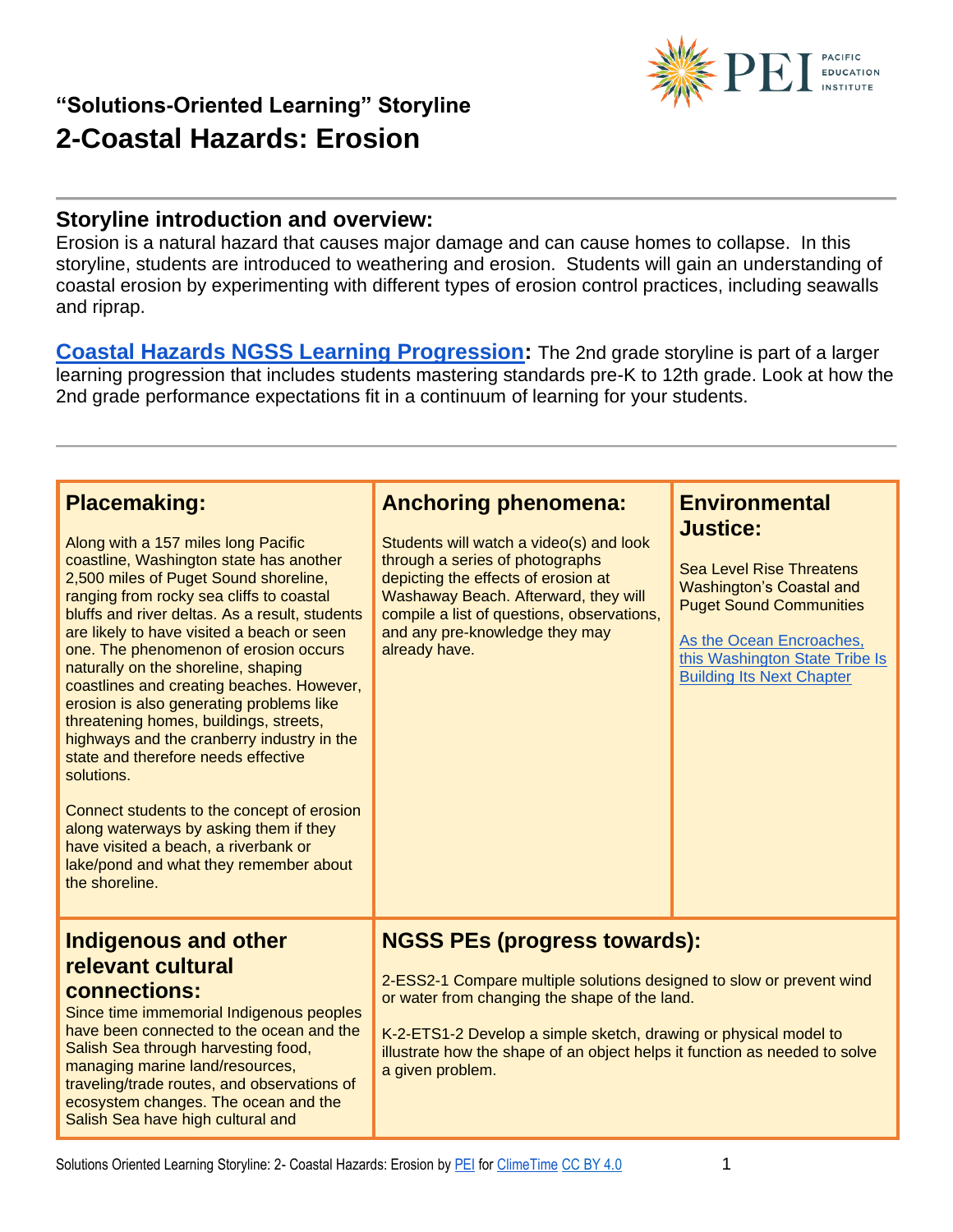

sustenance value to Coastal and Puget Sound tribes.

#### **Estimated time required to implement this storyline: 2-3 weeks**

#### **NGSS PEs:**

2-ESS2-1 Compare multiple solutions designed to slow or prevent wind or water from changing the shape of the land.

K-2-ETS1-2 Develop a simple sketch, drawing or physical model to illustrate how the shape of an object helps it function as needed to solve a given problem.

| Science & Engineering Practice (SEP)                                                                                                                                                                                                                                                                                                                                                                                                                                                                                                                                                                                                                                                                                                                                         | Disciplinary Core Idea (DCI)                                                                                                                                                                                                                                                                                                                                                                                                                                                                                                                                                                     | <b>Cross Cutting Concept (CCC)</b>                                                                                                                                                                                                                                                                                                                                                                                                                                                                                                                                                                                                                                                                                                               |
|------------------------------------------------------------------------------------------------------------------------------------------------------------------------------------------------------------------------------------------------------------------------------------------------------------------------------------------------------------------------------------------------------------------------------------------------------------------------------------------------------------------------------------------------------------------------------------------------------------------------------------------------------------------------------------------------------------------------------------------------------------------------------|--------------------------------------------------------------------------------------------------------------------------------------------------------------------------------------------------------------------------------------------------------------------------------------------------------------------------------------------------------------------------------------------------------------------------------------------------------------------------------------------------------------------------------------------------------------------------------------------------|--------------------------------------------------------------------------------------------------------------------------------------------------------------------------------------------------------------------------------------------------------------------------------------------------------------------------------------------------------------------------------------------------------------------------------------------------------------------------------------------------------------------------------------------------------------------------------------------------------------------------------------------------------------------------------------------------------------------------------------------------|
| 2-ESS2-1<br><b>Constructing Explanations and Designing</b><br><b>Solutions</b><br>Constructing explanations and designing solutions<br>in K-2 builds on prior experiences and progresses<br>to the use of evidence and ideas in constructing<br>evidence-based accounts of natural phenomena<br>and designing solutions.<br>Compare multiple solutions to a<br>problem.<br><b>K-2-ETS1-2</b><br>Developing and Using Models<br>Modeling in K-2 builds on prior experiences and<br>progresses to include using and developing<br>models (i.e., diagram, drawing, physical replica,<br>diorama, dramatization, or storyboard) that<br>represent concrete events or design solutions.<br>Develop a simple model based on<br>evidence to represent a proposed<br>object or tool. | 2-ESS2-1<br><b>ESS2.A: Earth Materials and Systems</b><br>Wind and water can change the<br>$\bullet$<br>shape of the land.<br><b>ETS1.C: Optimizing the Design Solution</b><br>Because there is always more than<br>$\bullet$<br>one possible solution to a problem, it<br>is useful to compare and test<br>designs.<br><b>K-2-ETS1-2</b><br><b>ETS1.B: Developing Possible Solutions</b><br>Designs can be conveyed through<br>$\bullet$<br>sketches, drawings, or physical<br>models. These representations are<br>useful in communicating ideas for a<br>problem's solutions to other people. | 2-ESS2-1<br><b>Stability and Change</b><br>Things may change slowly or<br>rapidly.<br><b>Connections to Engineering, Technology,</b><br>and Applications of Science<br><b>Influence of Engineering, Technology, and</b><br><b>Science on Society and the Natural World</b><br>Developing and using technology<br>has impacts on the natural world.<br><b>Connections to Nature of Science</b><br><b>Science Addresses Questions About the</b><br><b>Natural and Material World</b><br>Scientists study the natural and<br>$\bullet$<br>material world.<br><b>K-2-ETS1-2</b><br><b>Structure and Function</b><br>The shape and stability of<br>$\bullet$<br>structures of natural and designed<br>objects are related to their<br>$function(s)$ . |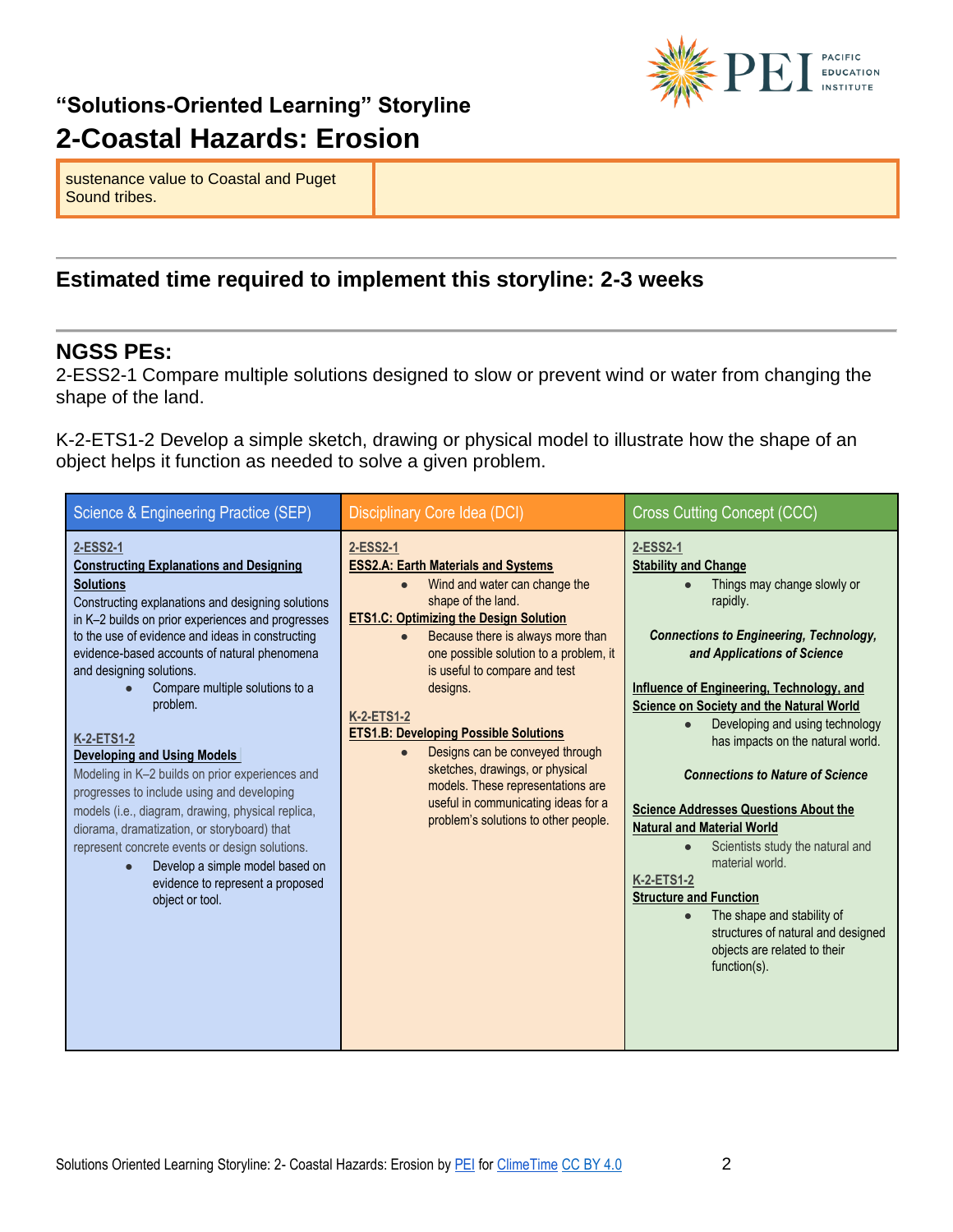

#### **Materials:**

| Learning<br><b>Session</b> | <b>Materials</b>                                                                                                                                             | <b>Location</b>                                                                                                                                                                                                                                                                                                                                                                                                     |
|----------------------------|--------------------------------------------------------------------------------------------------------------------------------------------------------------|---------------------------------------------------------------------------------------------------------------------------------------------------------------------------------------------------------------------------------------------------------------------------------------------------------------------------------------------------------------------------------------------------------------------|
| 1.                         | Storytelling videos<br><b>Food Harvesting Traditions</b>                                                                                                     | Linked in learning session                                                                                                                                                                                                                                                                                                                                                                                          |
| 2.                         | Drone Video<br><b>News Story</b><br>Beach erosion photographs                                                                                                | Linked in learning session                                                                                                                                                                                                                                                                                                                                                                                          |
| 3.                         | Pre-assessment and rubric                                                                                                                                    | Linked in learning session                                                                                                                                                                                                                                                                                                                                                                                          |
| 4.                         | Read-aloud and video resources about<br>sandcastles.<br>Materials provided by teacher or<br>school for sandcastle.                                           | Read-alouds linked in learning session<br>How to Build a Sandcastle linked in learning<br>session<br>To be provided:<br>Sand: enough to build several small-group<br>sandcastles (6-8)<br><b>Water</b><br><b>Straws: one for each child</b><br><b>Buckets/cups/sandcastle making molds</b><br><b>Container to hold sand: can be a 13x9</b><br>baking dish, roasting pan, plastic bin, but<br>needs to be waterproof |
| 5.                         | <b>Weathering and Erosion PowerPoint</b><br><b>Book</b>                                                                                                      | Linked in learning session                                                                                                                                                                                                                                                                                                                                                                                          |
| 6.                         | Rosie Revere Engineer video read<br>aloud<br><b>Engineering Design Graphic</b>                                                                               | Linked in learning session                                                                                                                                                                                                                                                                                                                                                                                          |
| 7.                         | Video and website link about erosion<br>control                                                                                                              | Linked in learning session                                                                                                                                                                                                                                                                                                                                                                                          |
| 8.                         | Videos of seawall.<br>Materials provided by teacher or<br>school for sandcastles and seawalls.<br><b>Activity Tracking Sheet</b><br><b>Salt Dough Recipe</b> | Videos, tracking sheet, and salt dough<br>recipe linked in session<br>*See sandcastle materials in session 4: you<br>will also need materials for constructing the<br>seawall: LEGOs, clay, small blocks,<br>popsicle sticks, or other material that                                                                                                                                                                |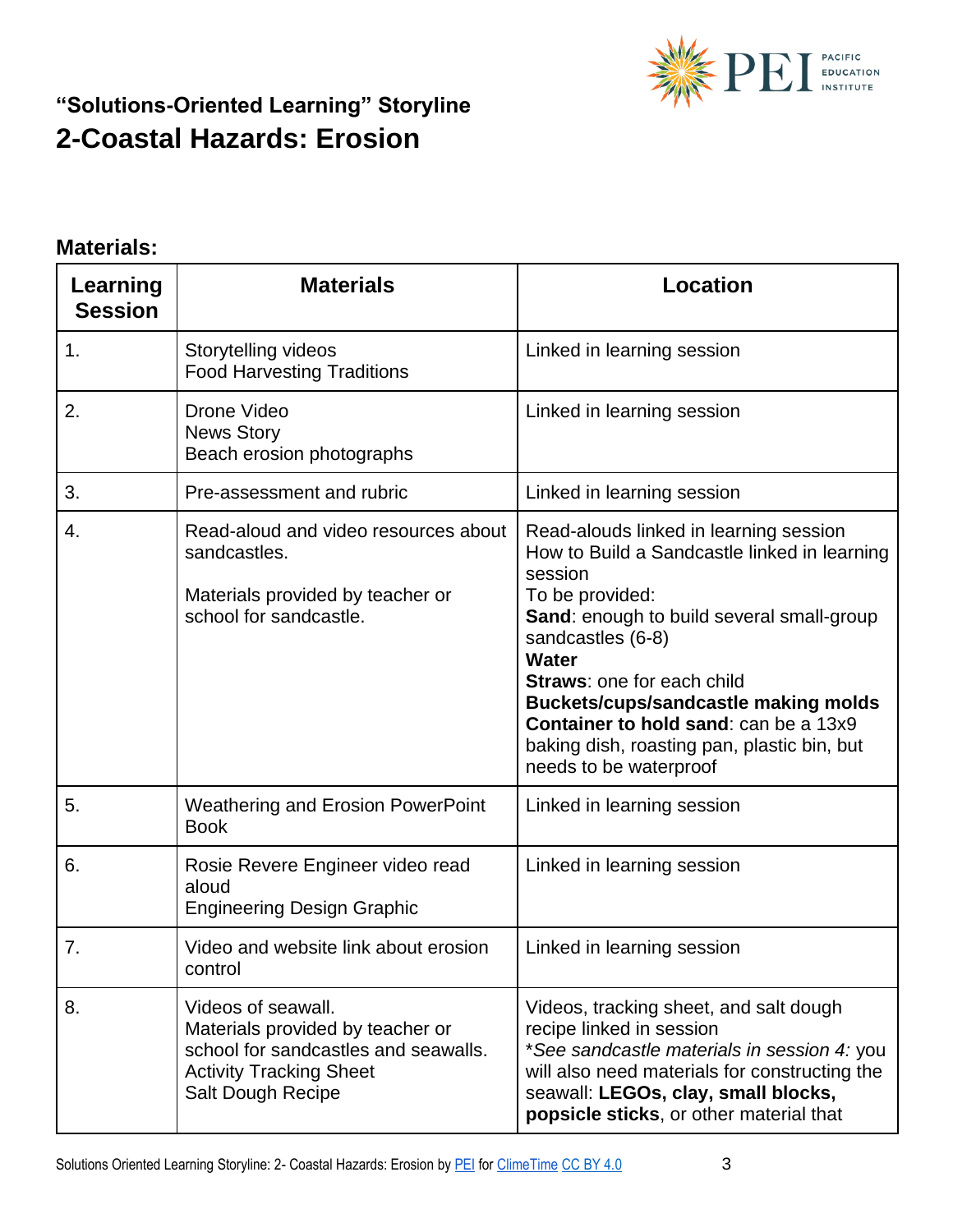

|     |                                                                                                                                                                 | could mimic a seawall that you may have.                                                                                                                                                                                                                                        |
|-----|-----------------------------------------------------------------------------------------------------------------------------------------------------------------|---------------------------------------------------------------------------------------------------------------------------------------------------------------------------------------------------------------------------------------------------------------------------------|
| 9.  | Video of what riprap is<br>Materials provided by teacher or<br>school for sandcastle and rip rap<br><b>Activity Tracking Sheet</b><br>Video Seawall vs. Rip Rap | Videos and tracking sheet are linked in the<br>session<br>*See sandcastle materials in session 4: you<br>will also need materials for constructing the<br>seawall: LEGOs, clay, small rocks,<br>pebbles, or other material that could mimic<br>a seawall that you may have.     |
| 10. | Materials provided by teacher or<br>school for sandcastle and erosion<br>control solution<br><b>Activity Tracking Sheet</b>                                     | Activity sheet linked in session seven<br>*See sandcastle materials in session 4: you<br>will also need materials for constructing the<br>seawall: LEGOs, clay, small rocks,<br>pebbles, popsicle sticks, or other material<br>that could mimic a seawall that you may<br>have. |
| 11. | Post-Assessment<br><b>Rubric</b>                                                                                                                                | Linked in the session                                                                                                                                                                                                                                                           |

| <b>Learning Sessions</b> |                                         |                                  |
|--------------------------|-----------------------------------------|----------------------------------|
|                          | <b>Grounding Native Ways of Knowing</b> | Estimated time:<br>45-60 minutes |

To connect to native ways of knowing, consider exploring the following ideas in connection with your local tribal nation by researching stories of the past and learn about current work and actions the tribe is taking to mitigate, adapt to, and find solutions to a changing climate.

- Food from the ocean
- Management of marine lands (beaches)
- Marine ecosystem changes

To access information on how to reach out and build relationships with local tribes, visit the  [OSPI Office of Native Education: Partnering with Tribes,](https://www.k12.wa.us/student-success/resources-subject-area/time-immemorial-tribal-sovereignty-washington-state/partnering-tribes) and contact your district's tribal liaison/Title VI coordinator.

To learn more about respecting and building upon Indigenous Peoples' Rights visit the Learning [in Places website,](http://learninginplaces.org/) a project led by Dr. Megan Bang then read Practice Brief #10: [Teaching STEM In Ways that Respect and Build Upon Indigenous Peoples' Rights](http://stemteachingtools.org/brief/10) and Practice Brief #11: Implementing Meaningful STEM Education with Indigenous Students & [Families](http://stemteachingtools.org/brief/11) published on the University of Washington's [STEM Teaching Tools website](http://stemteachingtools.org/)

Suggested activity for teachers and students: 3-2-1 research process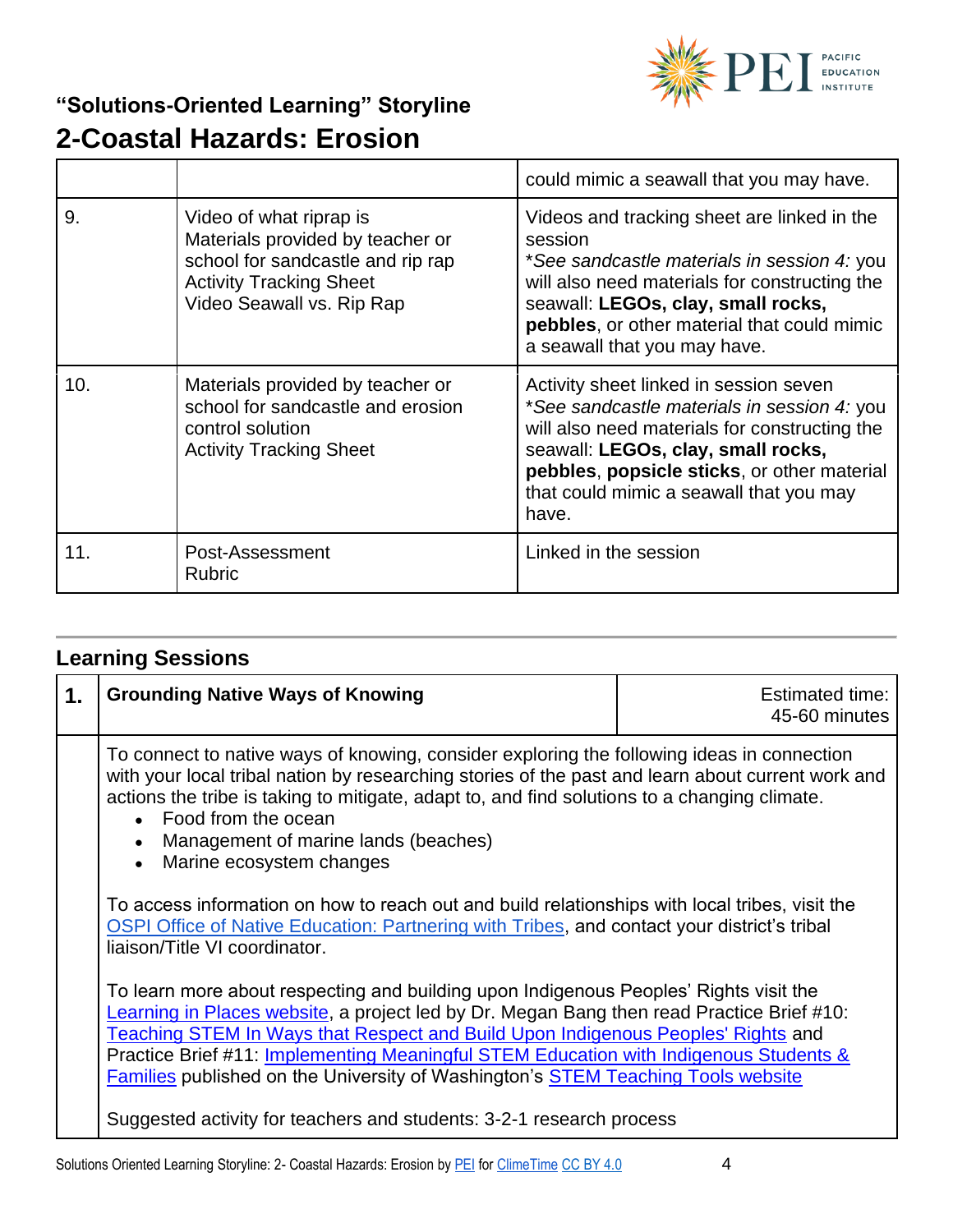

- Three new learnings about the Tribe most local to you
- Two questions that you still have about the Tribe most local to you
- One action you can commit to begin a partnership with the Tribe most local to you

Below are some examples of regional tribal connections to coastal hazards.

- [Gossiping Clams by Roger Fernandes](https://vimeo.com/216035921) (Suquamish)
- [Cedar Box Traditional Foods and Harvesting](http://www.npaihb.org/download/authoring_project/weave-nw/Cedar-Box-Teaching-Toolkit.pdf) (Salish Sea region tribes)
- **[Run to High Ground Storytelling](https://www.youtube.com/watch?v=CAiwcZXfUGw) (Hoh)**

#### **For teachers**:

- [Challenges Facing the Quinault Tribe](http://archive.kuow.org/post/washington-tribe-confronts-climate-change-sea-level-rise)
- [Escaping Sea Level Rise](https://crosscut.com/2019/10/coastal-tribes-wa-are-working-escape-rising-sea-levels-bill-dc-could-help)

| 2. | Examine phenomena: Erosion affects the landscape of<br><b>Washington, including coastal communities</b>                                                                                                                                                                                                                                                                                                                                                                                                                                                                                        | Estimated time:<br>30-45 minutes |
|----|------------------------------------------------------------------------------------------------------------------------------------------------------------------------------------------------------------------------------------------------------------------------------------------------------------------------------------------------------------------------------------------------------------------------------------------------------------------------------------------------------------------------------------------------------------------------------------------------|----------------------------------|
|    | This lesson engages students in the phenomenon of beach erosion that is plaguing and<br>changing Washington's shores. Students will be exposed to the phenomenon of beach erosion<br>and will come up with a list of questions, observations, and what they already know by<br>watching 1-2 video(s) and looking at a series of pictures that show waves eroding the coast<br>and the consequences of that erosion.<br>1. Choose two of the three resources below:<br>Drone Footage of Washaway Beach<br><b>News Story on Washaway Beach</b><br>$\bullet$<br><b>Pictures of Washaway Beach</b> |                                  |
|    | 2. Once finished with the videos and photos, have students discuss their observations<br>while capturing this information on the white board or chart paper. Elicit and record<br>student questions to be answered throughout the storyline.                                                                                                                                                                                                                                                                                                                                                   |                                  |

|  | <b>Pre-Assessment</b>                                                                                                                                                                                                                                                                                                                                                       | Estimated time:<br>30 minutes |
|--|-----------------------------------------------------------------------------------------------------------------------------------------------------------------------------------------------------------------------------------------------------------------------------------------------------------------------------------------------------------------------------|-------------------------------|
|  | Before handing out the pre-assessment:<br>Tell students that they just saw a video and series of pictures of houses and buildings that had<br>fallen onto the beach or into the ocean. They are going to answer questions, with or without<br>the help of the included sentence stems below and draw a picture of their idea (solution) to this<br>problem on their papers. |                               |
|  |                                                                                                                                                                                                                                                                                                                                                                             |                               |
|  | Pre-Assessment (page 1 only)                                                                                                                                                                                                                                                                                                                                                |                               |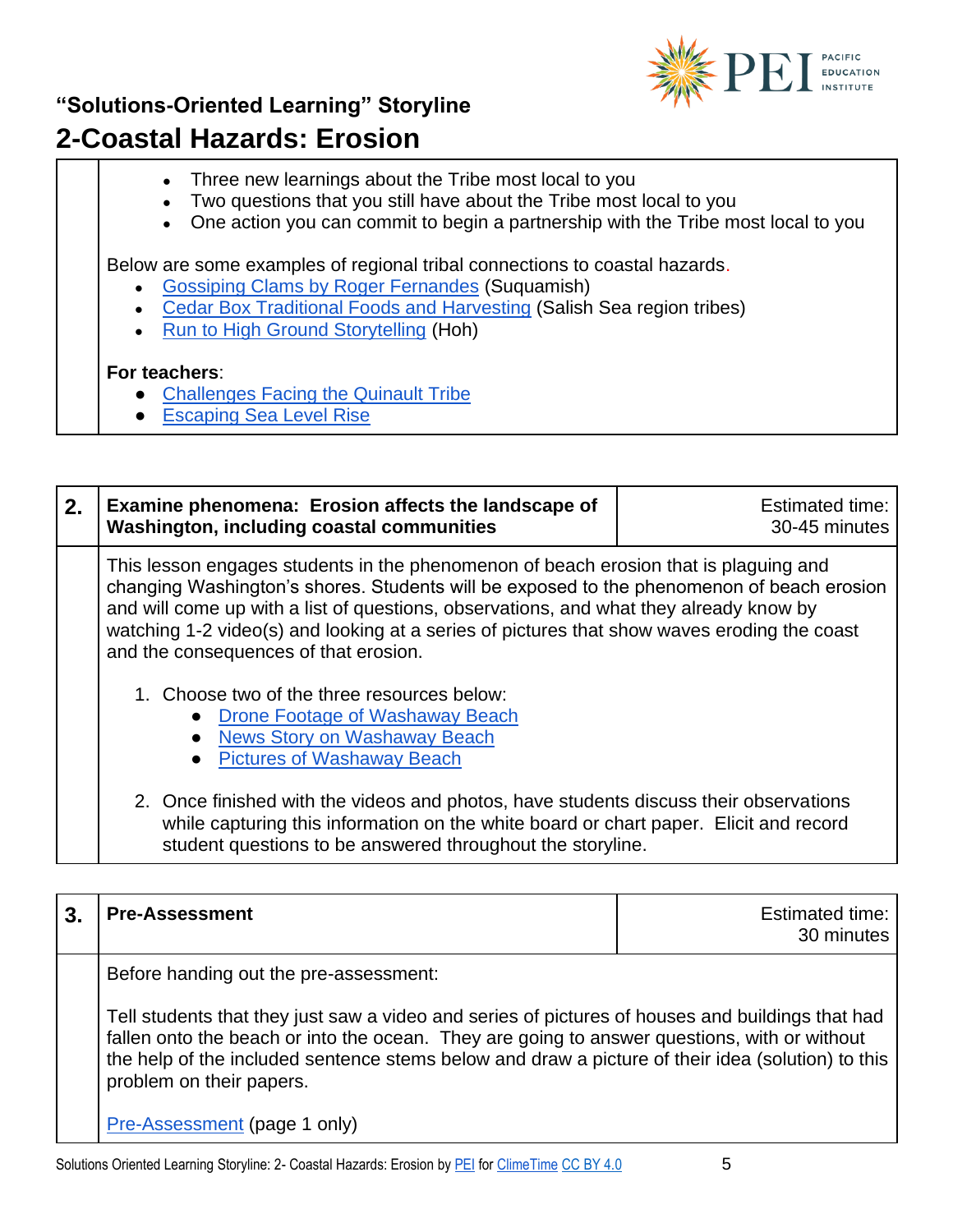

#### **[Rubric](https://pacificeductioninstitute.sharepoint.com/:w:/s/Program/EY2JfEmEbIhPoqjsaalirE8BR0y-fwL97j4m2385s2Cm7A?e=svMzle)**

*Teachers note*: This is the initial model, but we will introduce the concept of a model later in the storyline. We use kid friendly language in the pre-assessment so children can access the idea easily.

Optional sentence stems for scaffolding -

- 1. The houses fell into the water because
- I think they fell in the water because
- 2. None needed
- 3. My idea is \_\_\_\_\_ The idea I drew is a
- 4. My idea protects the house by/because

*\*If available, pre-assessment should be printed dual sided with the post-assessment on the back so students can refer to their initial model in the post-assessment. If not available, students should have access to their pre-assessment before completing the post-assessment.*

| 4. | Guiding question: How does wind and water affect the<br>land?                                                                                                                                                                                                                                                                                          | <b>Estimated time:</b><br>45-60 minutes |
|----|--------------------------------------------------------------------------------------------------------------------------------------------------------------------------------------------------------------------------------------------------------------------------------------------------------------------------------------------------------|-----------------------------------------|
|    | Sandcastle book/video resources:<br><b>Video Reading of Statues in the Sand</b><br><b>Video Reading of The Sandcastle that Lola Built</b>                                                                                                                                                                                                              |                                         |
|    | Tell students that today they are going to see how wind and water affects land in the form of a<br>sandcastle. Ask them these questions:                                                                                                                                                                                                               |                                         |
|    | What do you need to make a sandcastle?<br>$\bullet$<br>What happens if you make a mistake? How can you fix it?<br>$\bullet$<br>Where on the beach do you need to build a sandcastle?                                                                                                                                                                   |                                         |
|    | Sandcastle activity:                                                                                                                                                                                                                                                                                                                                   |                                         |
|    | Ask students if they have ever built a sandcastle (some may have, and some might not<br>have). What do they remember about that experience? Tell students that today we will be<br>building small sandcastles and will see what happens when they encounter water (like you<br>would at a beach or a riverbank) and wind (by blowing through a straw). |                                         |
|    | <b>Main activity</b><br>*if you have a lot of students who have not built sandcastles, or need a review, show the linked<br>video How to Build a Sandcastle Video                                                                                                                                                                                      |                                         |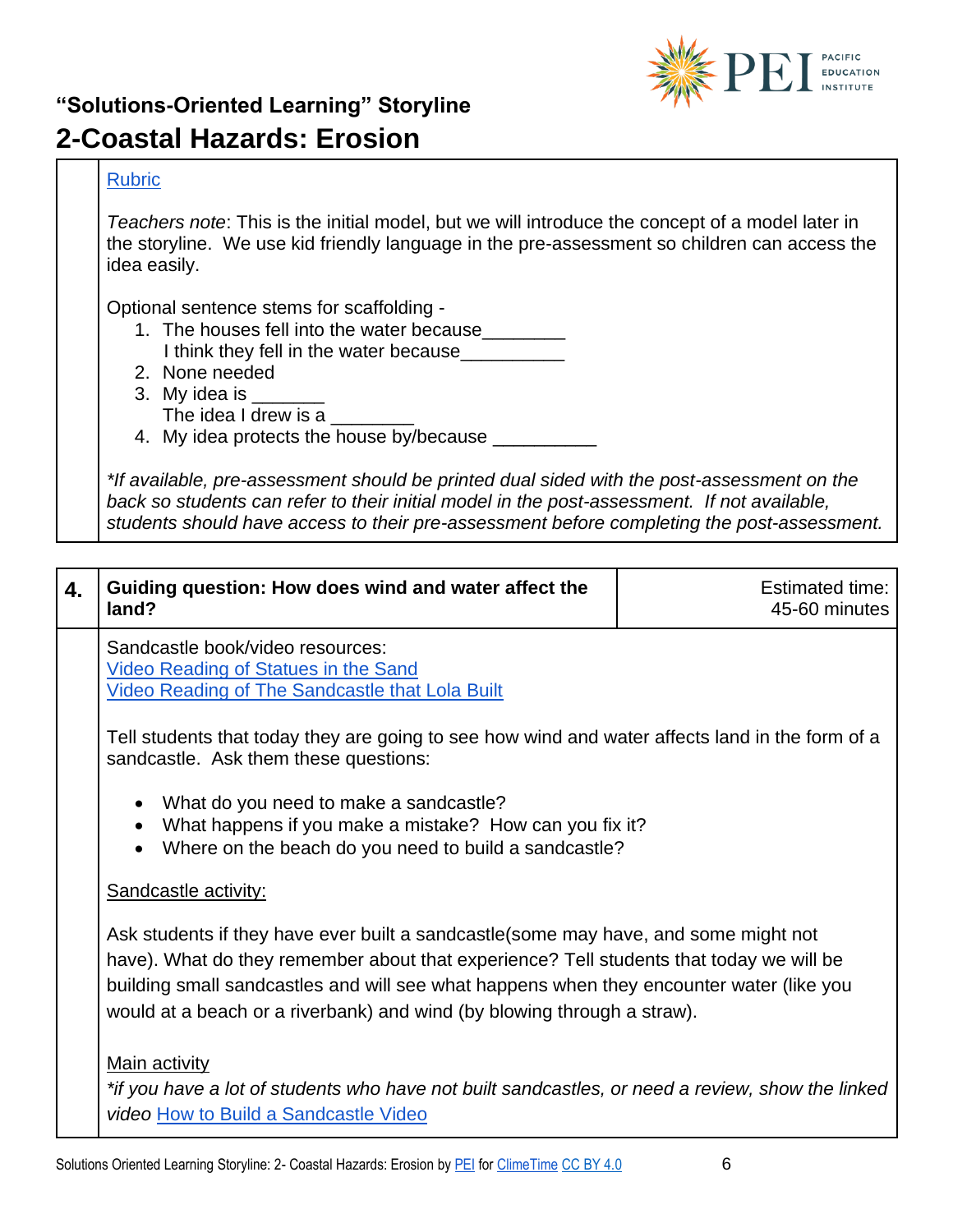

Have students use sand to build a sandcastle in the bins. Provide them with water, so they can create a mixture to build a small structure. Two to four students can build small structures in each bin. Once students have built their mini sandcastles, have them take turns blowing through their straws to see what happens when wind blows into sand. Have them record observations. Next, take a bucket of water and pour slowly into each bin. The teacher might want to model this activity first so the students are prepared for what will happen (the sandcastle being destroyed may make some 2nd graders very sad). Pour enough water and pour slowly so that students can see the process of their sandcastle breaking apart.

#### Wrap-up

Ask students, what happened to your sandcastles? Allow students the opportunity to share with a partner before sharing with the whole group. They should be able to connect what happened to their sandcastles to erosion and describe what erosion is.

Distance Learning Option:

If available, have students locate a container; cake pan, plastic bin, tin foil pan, plastic swimming pool, or other waterproof container, and sand (if sand isn't available, dirt works too). You can make a sandcastle out of wet sand/dirt and any small container, such as a soup can or cup.

| 5. | Guiding question: What is erosion and weathering?                                   | <b>Estimated time:</b><br>35 minutes |
|----|-------------------------------------------------------------------------------------|--------------------------------------|
|    | Read the book, Weathering and Erosion by Torrey Maloof                              |                                      |
|    | PowerPoint version of Weathering and Erosion<br>Discuss book                        |                                      |
|    | In school option: go on a walk around your campus and look for examples of erosion  |                                      |
|    | At home option: walk around your home/neighborhood and look for examples of erosion |                                      |

| 6. | Guiding question: What is engineering and how do<br>engineers solve problems?                                                                                                 | <b>Estimated time:</b><br>45 minutes |
|----|-------------------------------------------------------------------------------------------------------------------------------------------------------------------------------|--------------------------------------|
|    | Play this read aloud: Child read aloud of Rosie Revere Engineer                                                                                                               |                                      |
|    | Discuss the engineering process and create an anchor chart for the words: problem,<br>solution, model, and erosion. It is incredibly important students understand these four |                                      |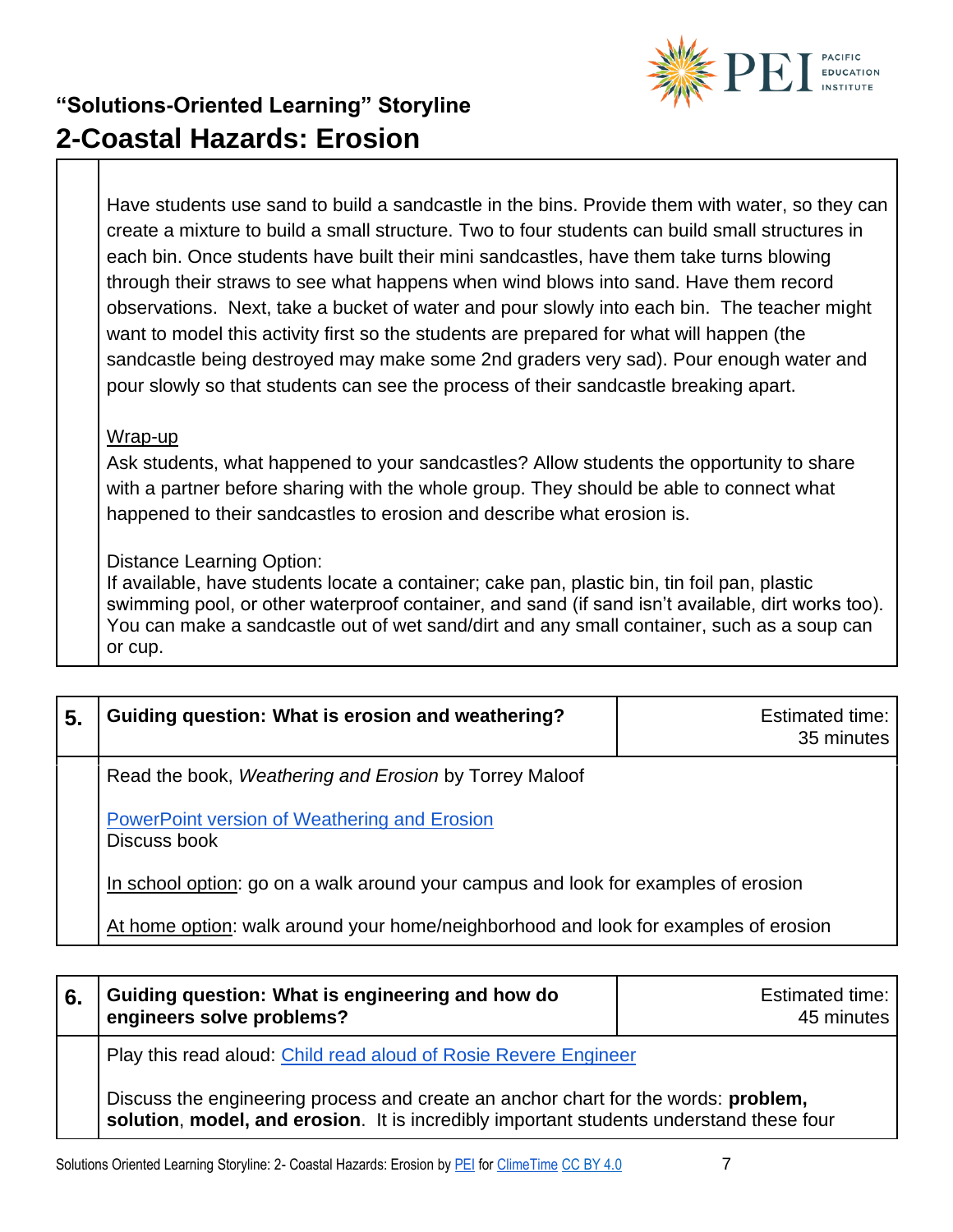

concepts regarding the engineering process to make progress toward the engineering standard.

[Engineering Design Process Anchor Chart example](https://pacificeductioninstitute.sharepoint.com/:w:/s/Program/EWbw_tqbDyZBtMQVwXnooVIBhFdS6QER8BUnH0dd3ULHpA?e=Wp2Pfa) and you could add the words suggested above.

| 7. | Guiding question: What are solutions to erosion?                                                                                                                                                                                                                                                                                                                                                                                                             | <b>Estimated time:</b><br>30-45 minutes |  |
|----|--------------------------------------------------------------------------------------------------------------------------------------------------------------------------------------------------------------------------------------------------------------------------------------------------------------------------------------------------------------------------------------------------------------------------------------------------------------|-----------------------------------------|--|
|    | Teacher Resources for Background Knowledge:<br><b>WA Dept. of Ecology: Preventing Shoreline Erosion</b>                                                                                                                                                                                                                                                                                                                                                      |                                         |  |
|    | <b>Read aloud: Storm Boy</b><br>• Note: This book was not written by an Indigenous author.                                                                                                                                                                                                                                                                                                                                                                   |                                         |  |
|    | Introduce erosion control: What is it?<br>Erosion control is the practice of preventing or controlling wind or water erosion in agriculture,<br>land development, coastal areas, riverbanks and construction. There are a lot of different<br>ways people try to prevent erosion from happening.<br><b>Beach Erosion Control Options</b>                                                                                                                     |                                         |  |
|    | Discuss different erosion control methods from the video and explain that students will be<br>exploring two of the options; seawalls and rip rap and get to create their own. Have them<br>share some ideas with a partner as to what they think the best options for erosion control are<br>and then have them share out. Try and add some of these ideas on the chart started at the<br>beginning of this unit or start another to capture their thoughts. |                                         |  |
|    |                                                                                                                                                                                                                                                                                                                                                                                                                                                              |                                         |  |
| 8. | Guiding question: What are solutions to erosion?<br>(Seawalls)                                                                                                                                                                                                                                                                                                                                                                                               | <b>Estimated time:</b><br>45-60 minutes |  |
|    | <b>Explanation and Examples of Seawalls</b><br>Quick video of waves crashing into a seawall                                                                                                                                                                                                                                                                                                                                                                  |                                         |  |
|    | <b>Seawall Activity</b><br>5-10 minutes: Short class discussion on characteristics of seawalls and do a think, pair, share<br>of ideas for creating your own seawall                                                                                                                                                                                                                                                                                         |                                         |  |

10-15 minutes: Teacher models sketching, and students sketch the model of their seawall and where it is located on the beach

*This could possibly be done on small white boards in order to allow students to alter their original ideas while*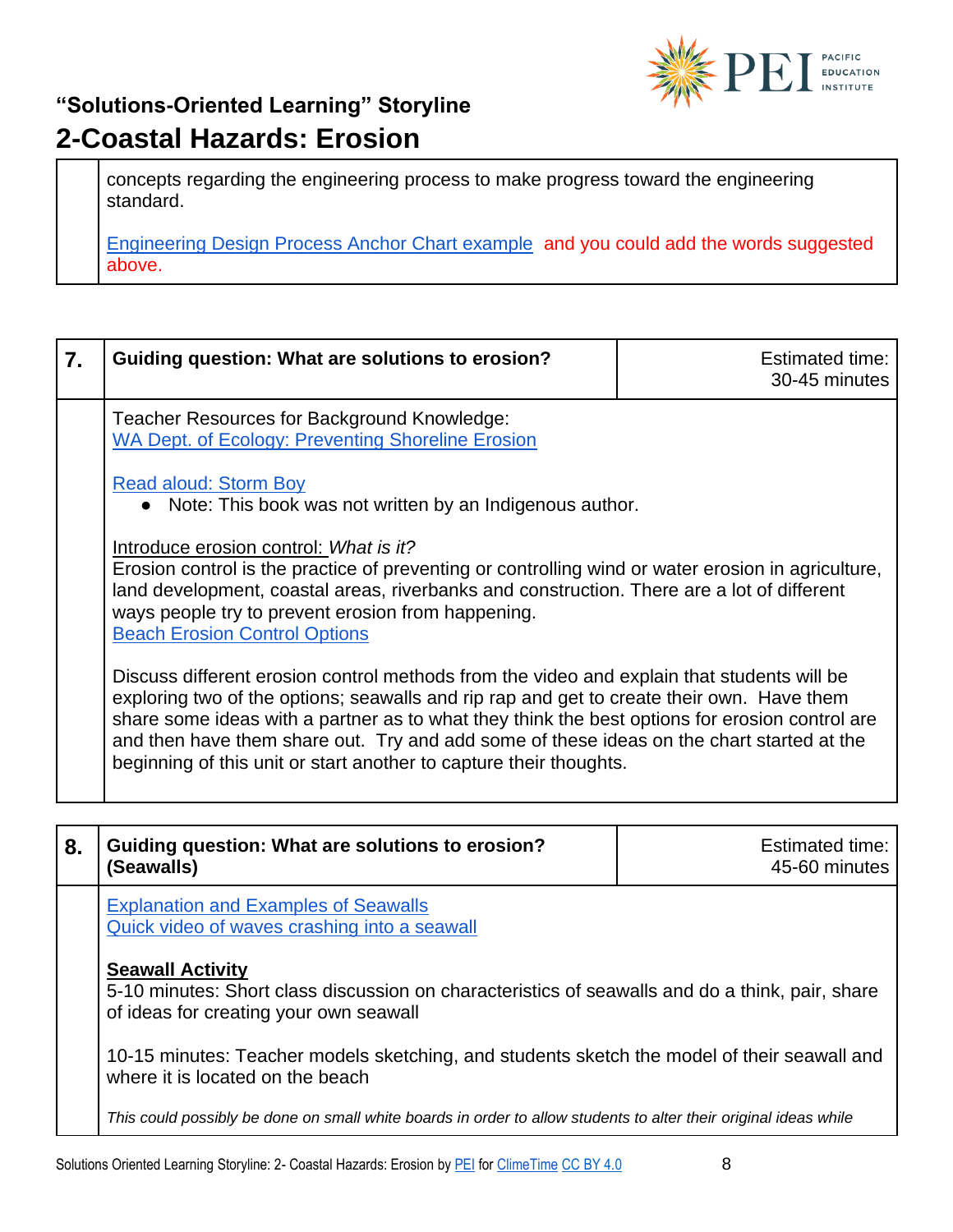

#### *working*

30 minutes: Teacher models set up of activity and students complete the activity in small groups

- Using the materials from the sandcastle activity follow the directions to build your sandcastles with the sandcastle at the top of the slope.
- Pick one of the provided materials to create your seawall (LEGOs, popsicle sticks, small blocks, or clay)
- Place your seawall on the slope based on your sketch
- Pour a little pond of water at the bottom of the slope and create waves that crash into your seawall.
- Observe what happens to the sand around your seawall. Was there evidence of erosion? Mark yes or no on the tracking sheet.

#### **[Half Sheet Tracking Sheet](https://1drv.ms/w/s!AllvyZejv77-gxWL2t0_W1S7Exn8?e=yFqy1w)**

Distance Learning Option:

Materials for seawall could be: LEGOs, sticks, Play-Doh, putty, salt dough, small blocks, clay You can also make your own dough using flour, salt, and water or follow the recipe in the link below.

[Easy 3 Ingredient Salt Dough Recipe](https://unsophisticook.com/salt-dough-recipe/)

| 9. | Guiding question: What are solutions to erosion?<br>(Riprap)                                                                                                                                                                                                                                                                                                                                                                                                                                                        | <b>Estimated time:</b><br>45-60 minutes |
|----|---------------------------------------------------------------------------------------------------------------------------------------------------------------------------------------------------------------------------------------------------------------------------------------------------------------------------------------------------------------------------------------------------------------------------------------------------------------------------------------------------------------------|-----------------------------------------|
|    | <b>Teacher Resources:</b><br>What is Rip Rap and Why it Rocks                                                                                                                                                                                                                                                                                                                                                                                                                                                       |                                         |
|    | What is Riprap?<br>Rip rap describes a range of rocky material placed along shorelines, bridge foundations, steep<br>slopes, and other shoreline structures to protect from weathering and erosion. Rocks used<br>range from 4 inches to over 2 feet. The size of the rock needed on a project depends on the<br>steepness of the slope and how fast water is moving. Rip rap is a very durable, natural-looking<br>treatment. One drawback is the potential for the rocky material to not be easily traversable by |                                         |

Where is it used?

Rip rap is used where a structure or shoreline is continuously exposed to rushing water:

- Along a lake shoreline to limit erosion associated with wave action.
- Along the outer bank of a river bend, dissipating the force of the water against the bank.

• Near bridges along embankments and adjacent to supports in waterways.

Erosion can compromise bridges, wash out adjacent roadways, or cause loss of property.

this issue. [30 second What is Rip Rap video](https://www.bing.com/videos/search?q=controlling+beach+erosion+with+rip+rap&&view=detail&mid=4AD51A4DFE15CB12B2DB4AD51A4DFE15CB12B2DB&&FORM=VRDGAR&ru=%2Fvideos%2Fsearch%3Fq%3Dcontrolling%2520beach%2520erosion%2520with%2520rip%2520rap%26qs%3Dn%26form%3DQBVR%26sp%3D-1%26pq%3Dcontrolling%2520beach%2520erosion%2520with%2520rip%2520rap%26sc%3D0-38%26sk%3D%26cvid%3D4E7E5DB179D24F22820962A6A477A079)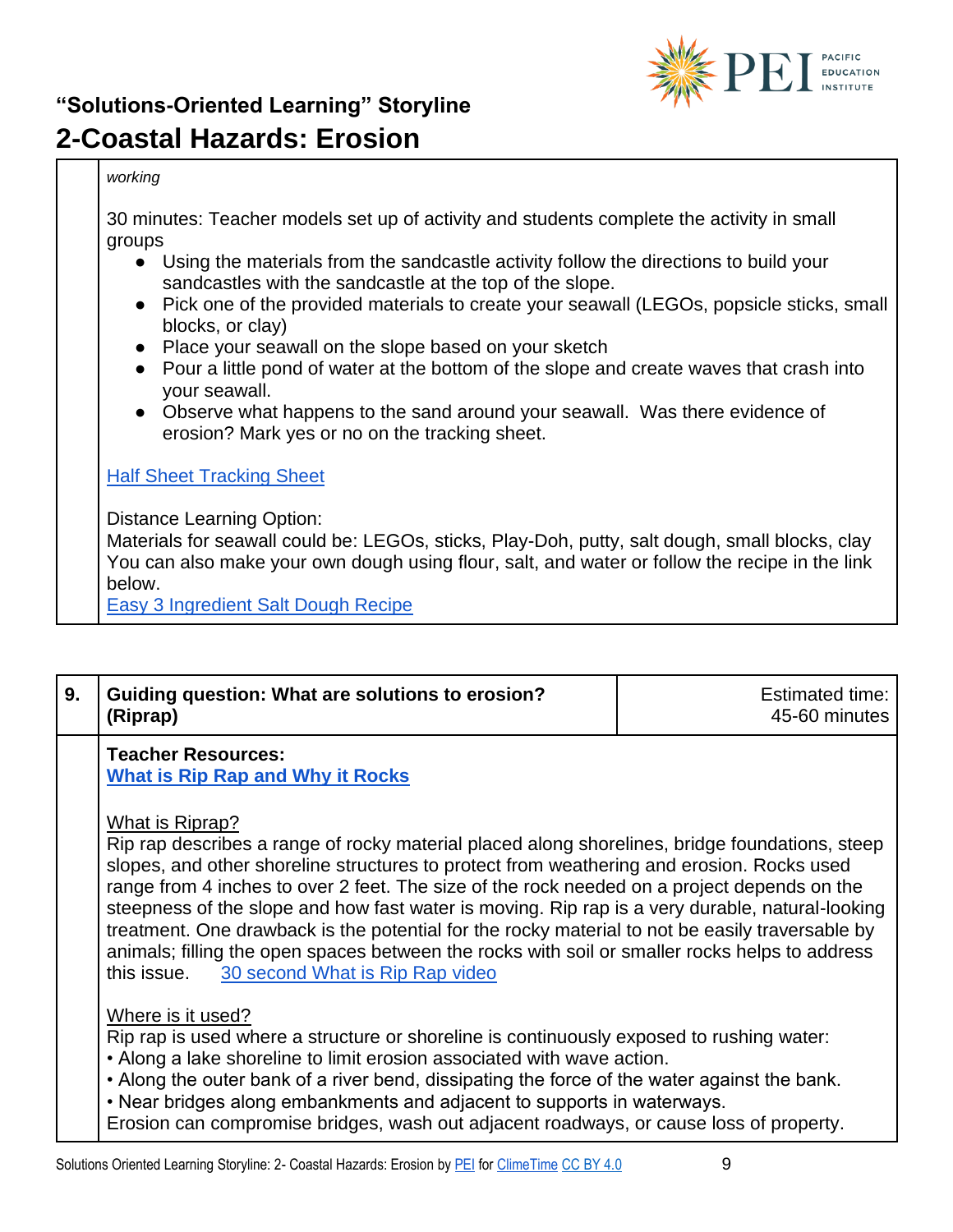

#### **Rip Rap Activity**

5-10 minutes: Short class discussion on characteristics of rip rap and do a think, pair, share of ideas for creating their own rip rap solution

10-15 minutes: Teacher models sketching, and students sketch the model of their rip rap and where it is located on the beach

*This could possibly be done on small white boards in order to allow students to alter their original ideas while working*

30 minutes: Teacher models set up of activity and students complete the activity in small groups

- Using the materials from the sandcastle activity follow the directions to build your sandcastles with the sandcastle at the top of the slope.
- Pick one of the provided materials to create your rip rap (LEGOs, pebbles, small rocks, or clay boulders)
- Place your rip rap on the slope based on your sketch
- Pour a little pond of water at the bottom of the slope and create waves that crash into your rip rap.
- Observe what happens to the sand around your rip rap. Was there evidence of erosion? Mark yes or no on the tracking sheet.
	- Tracking sheet linked in previous session

Show the following video at the end of this lesson. [Seawall vs. Riprap; a student's experiment](https://www.youtube.com/watch?v=plPyq8V2M3U)

| 10. | Guiding question: What are solutions to erosion?<br><b>Create Your Own Solution</b>                                                                                                                                                                                                                                             | <b>Estimated time:</b><br>45-60 minutes |  |
|-----|---------------------------------------------------------------------------------------------------------------------------------------------------------------------------------------------------------------------------------------------------------------------------------------------------------------------------------|-----------------------------------------|--|
|     | In this learning session students will get to explore and create their own erosion control<br>solutions. They can use any of the previous materials, or any others you want to add. The<br>goal is for them to create a solution that will prevent erosion from happening on their beaches.                                     |                                         |  |
|     | Start this lesson by either showing the video from session seven again or doing a verbal<br>review of what they have learned thus far. Have them use the tracking sheet used in the<br>previous lessons to capture their thinking and learning.                                                                                 |                                         |  |
|     | Using the materials from the sandcastle activity follow the directions to build your<br>$\bullet$<br>sandcastles with the sandcastle at the top of the slope.<br>Pick one of the provided materials to create your erosion solution<br>$\bullet$<br>Place your material/solution on the slope based on your sketch<br>$\bullet$ |                                         |  |
|     | Pour a little pond of water at the bottom of the slope and create waves that crash into<br>$\bullet$<br>your solution.                                                                                                                                                                                                          |                                         |  |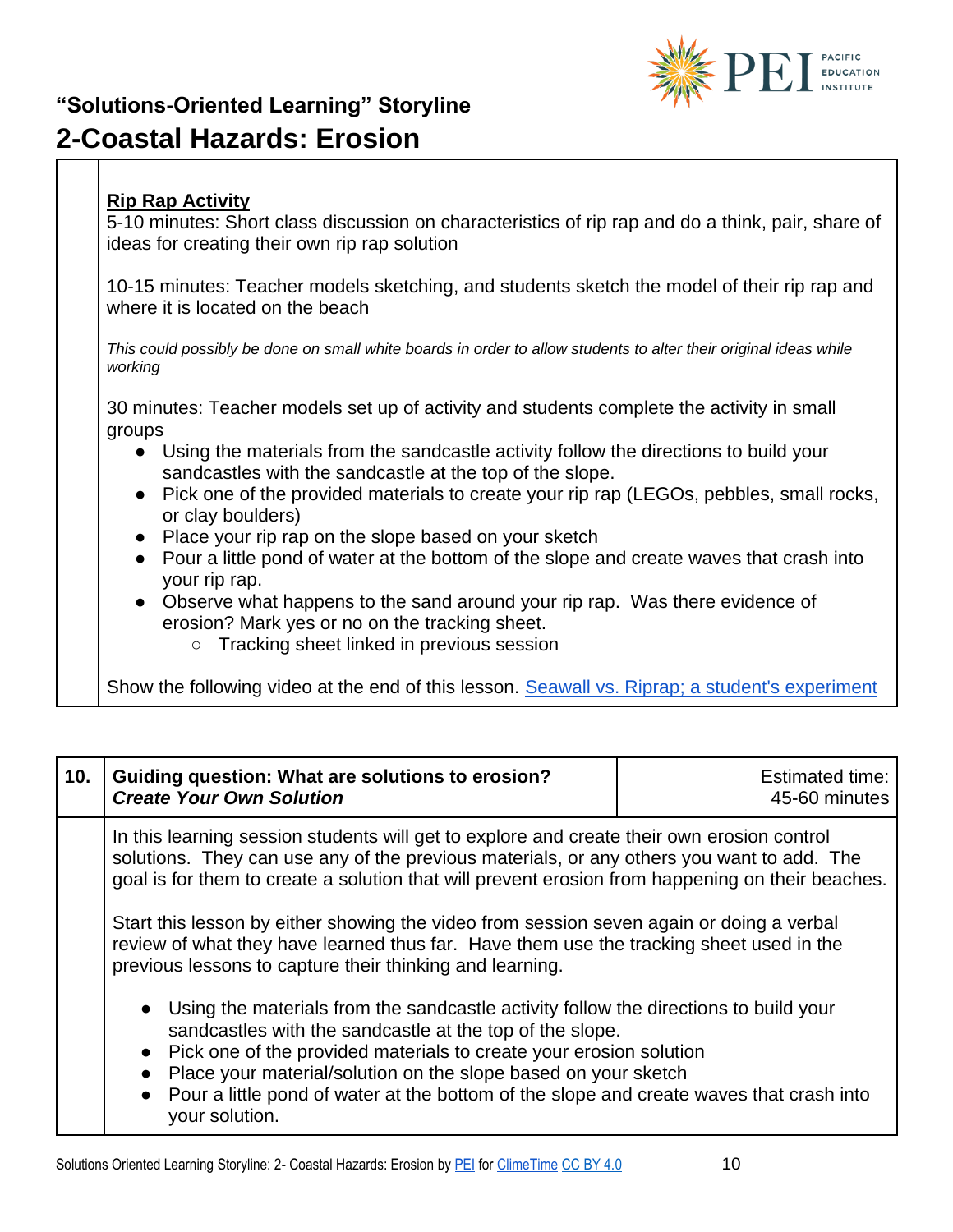

- Observe what happens to the sand. Was there evidence of erosion? Mark yes or no on the tracking sheet.
	- Tracking sheet linked in previous session

| <b>Post-Assessment</b>                                                                                                                                                                                                                                                                                           | Estimated time:<br>30 minutes |  |
|------------------------------------------------------------------------------------------------------------------------------------------------------------------------------------------------------------------------------------------------------------------------------------------------------------------|-------------------------------|--|
| Post-Assessment (page 2)<br><b>Rubric</b>                                                                                                                                                                                                                                                                        |                               |  |
| Review the previous lessons and tell students that they are going to use that knowledge to<br>complete the post-assessment. They are going to answer questions, with or without the help<br>of the included sentence stems below and draw a picture of their idea (solution) to this<br>problem on their papers. |                               |  |
| Optional sentence stems for scaffolding -<br>1. The houses fell into the water because<br>My thinking has changed from ________<br>2. None needed<br>3. None needed, but reading assistance of word bank may be required<br>4. My shape of my idea protects the house by/because                                 | to                            |  |
| *If available, pre-assessment should be printed dual sided with the post-assessment on the<br>back so students can refer back to their initial model in the post. If not available, students<br>should have access to their pre-assessment before completing the post-assessment.                                |                               |  |

| 12. | Possible next steps/off-ramps/career connections:                                                                                                                                                                                                    |
|-----|------------------------------------------------------------------------------------------------------------------------------------------------------------------------------------------------------------------------------------------------------|
|     | <b>Inland River Erosion: Enchanted Valley Chalet</b><br><b>Career Connections-</b><br><b>Park Ranger</b><br>$\circ$<br>Geologist<br>O<br><b>Ocean Engineer</b><br>$\circ$<br><b>Statistician</b><br>$\circ$<br><b>Landscape Architect</b><br>$\circ$ |